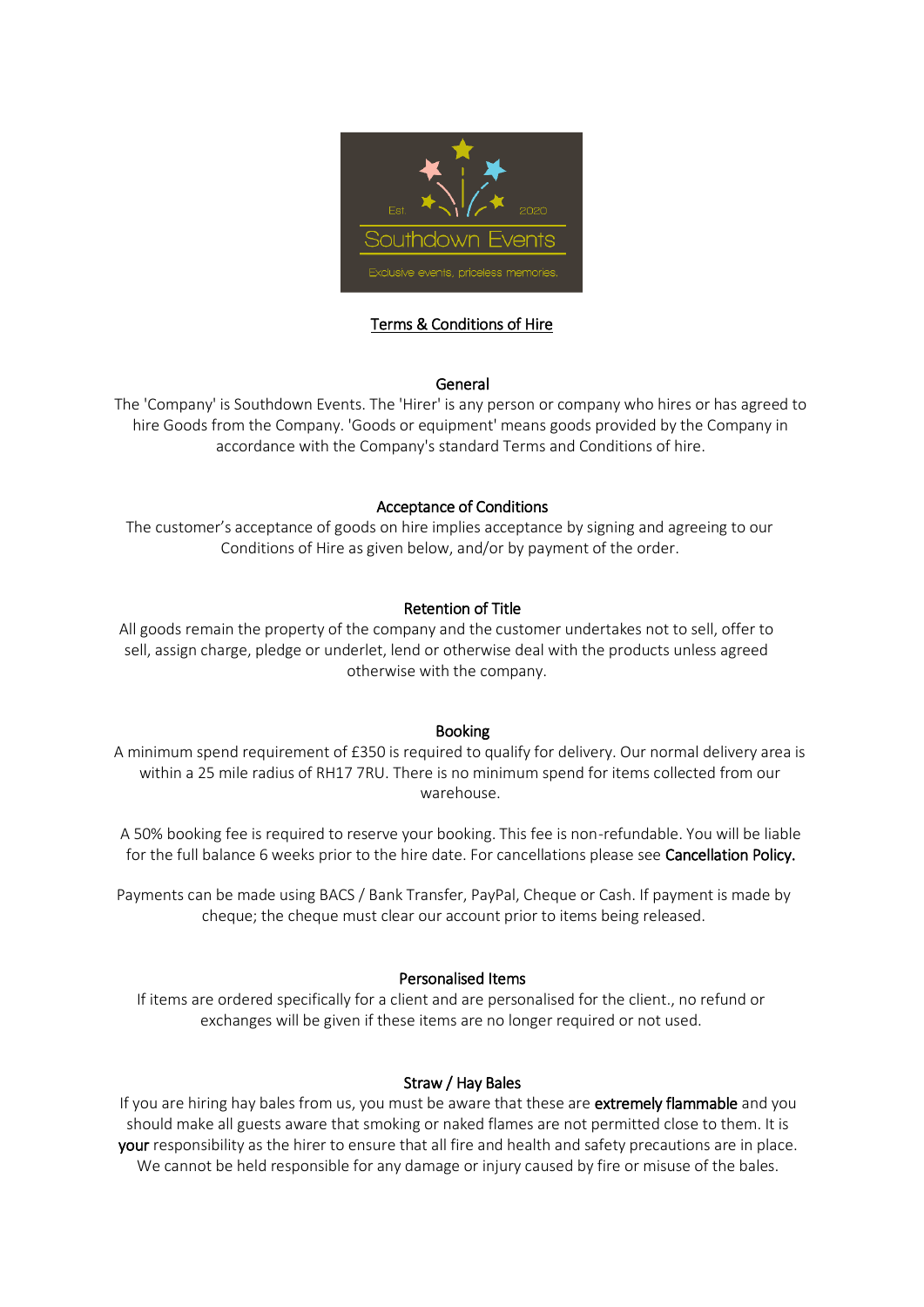# Delivery and Collection

You or an appointed person will be required to inspect and sign for the goods at the time of delivery. If there is no-one available, we will check the items and assume they are correct unless you notify as per detailed in the following section Payment for Damaged or Missing Items.

Any person, other that the hirer who signs a delivery/collection note at the venue is deemed to be authorised to do so.

Delivery of items can be made at any time agreed prior between Company and Hirer.

Please be aware that the goods remain your responsibility until they have been collected by the Company or returned to us. You should therefore make every effort to ensure goods are kept dry and are retained in a secure place until this time. All items must be replaced and stored together ready for collection.

Any missing items that cannot be found and returned will be charged as per Payment for Damaged or Missing Items.

All items being delivered are for ground floor or outside delivery only, unless agreed prior.

It is the hirer's responsibility to ensure that the items hired have been accepted and cleared by the venue. If a venue refuses to allow us to install any items no refund will be given.

### Waiver of Liability

This agreement releases Southdown Events from all liability relating to injuries that may occur during your event. By signing this agreement, you, the hirer agree to hold Southdown Events entirely free from any liability, including financial responsibility for injuries incurred, regardless of whether injuries are caused by negligence. All hire items should only be used under supervision of a responsible adult.

### Return / Collection of Hired Items

Please ensure all items are clean and dry prior to collection or returning to us. This is particularly important on items that have been used outdoors. Goods not available for collection on the agreed date and time will incur an additional collection fee.

If any items are returned dirty you will be charged 20% of the hire value of the items as a cleaning fee. This cleaning fee covers, candelabras, drinks dispensers, glass votive etc. this is not an exclusive list. If you are not sure prior to hire, please contact us for clarification. This charge will be automatically taken from your security deposit.

#### Payment for Damaged or Missing Items

The hirer assumes complete responsibility for loss of or damage to the hire products (other than fair wear and tear) from the time the equipment is collected from us or delivered at the venue/premises, until it is collected or returned to us. If an items is found to be damaged or missing then you the hirer agrees to pay the full cost of replacing the equipment with new stock.